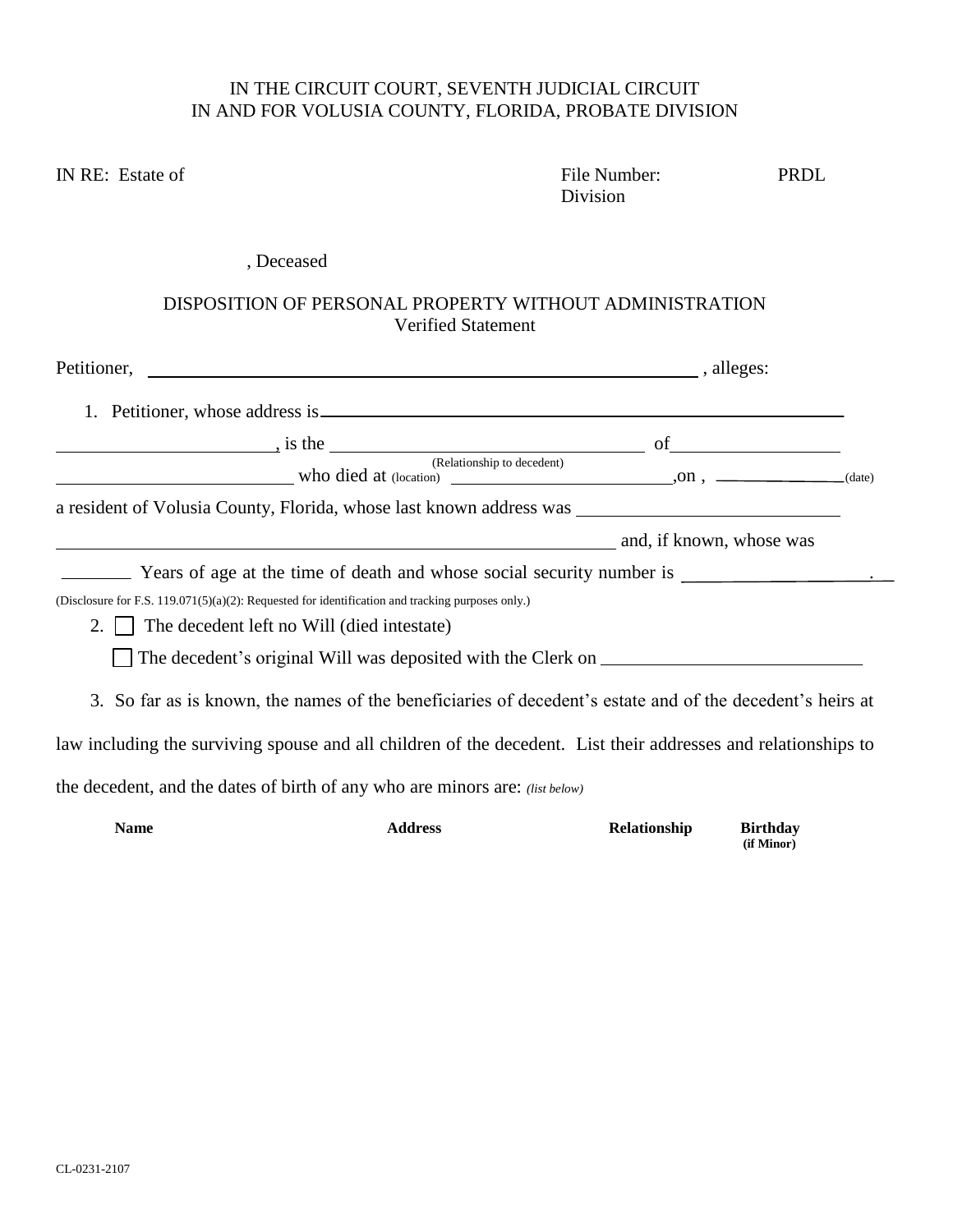4.  $\Box$  The decedent was not married at the time of his or her death.  $\Box$  The decedent has no children or all children have been disclosed and are listed in paragraph 3.

The estate of decedent consists of personal property exempt from the claims of creditors under the Constitution of Florida, *(The value of the exempt personal property does not calculate into the value of the* estate) Pursuant to Florida Statute 732.402 the spouse and or children of the decedent if there is no spouse qualify to have certain assets determined exempt from the claims of the decedents creditors.

 **If you are not the surviving spouse, child of the decedent if no spouse, or requesting distribution of assets to the spouse or children mark this section as (N/A) and proceed to Section B.**

**A. Exempt Property:** *List no more than (2) automobiles as defined in s.316.003 (used by the deceased or members of the deceased's immediate family), household furniture and furnishings not to exceed \$20,000, Florida prepaid college tuition, and other items of personal property not to exceed \$1,000 in value.*

**Description (including account or VIN number) Value**

 $\Box$  N/A

.

.

.

## **TOTAL \$**

**B. NON-EXEMPT:** *List all other items of personal property owned by the deceased and their estimated value. Include the balance of items as stocks, bonds & accounts that exceed the \$1,000 value from above and other items of the deceased. [not to exceed value of funeral and/or medical expenses.]*

**Description** (including account or VIN number) Value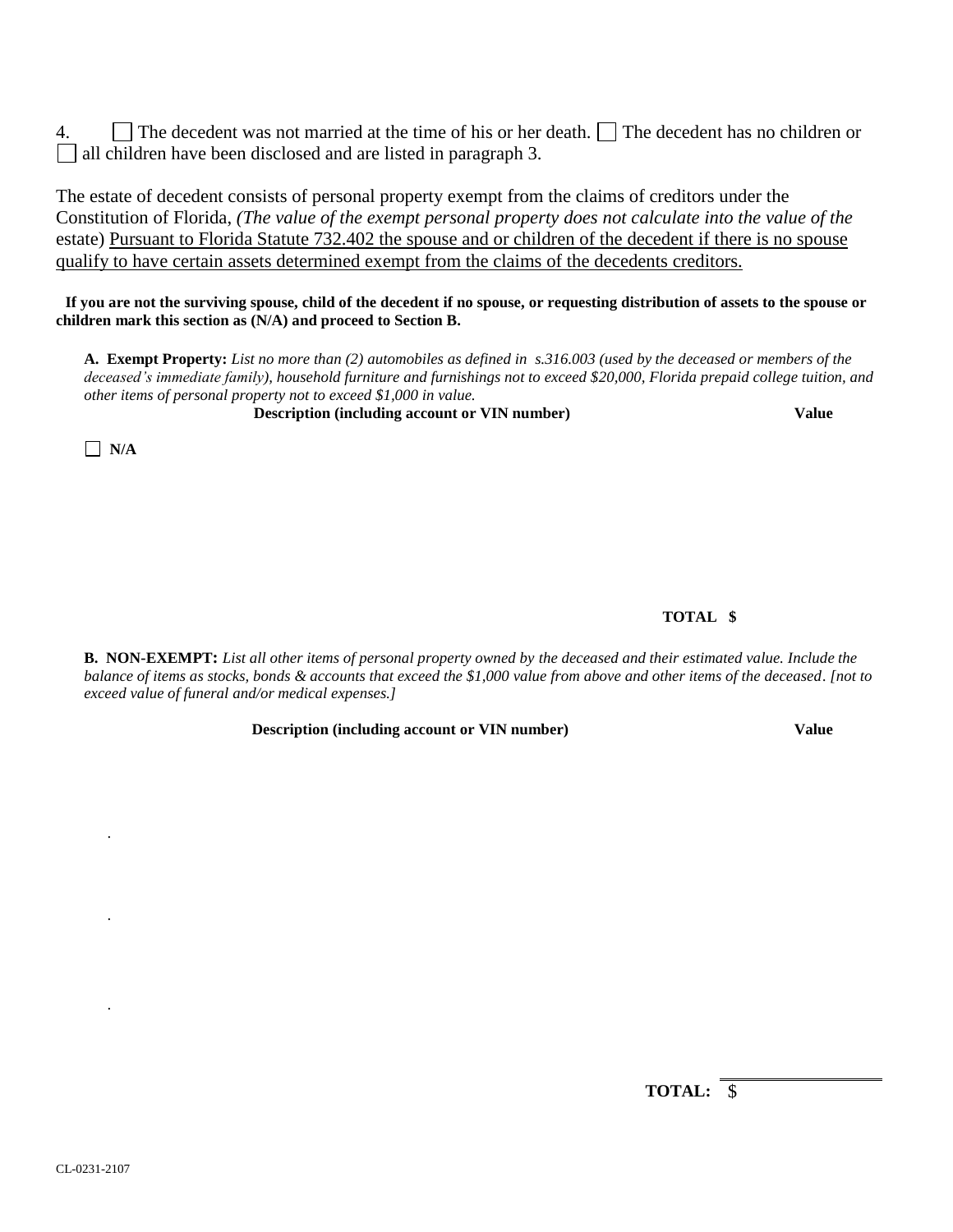**C. PREFERRED FUNERAL** *EXPENSES: List funeral, interment and grave marker expenses, including a marker, of up to \$6,000, including the name of the services provider and whether the bill has been paid or not.*

I have provided all statements of services and any receipts for payments made by myself or others.

| <b>Services by</b> | <b>Type of Service</b> | Amount | <b>Paid or Due</b> |
|--------------------|------------------------|--------|--------------------|
|                    |                        |        |                    |

**Total:** \$

**D. MEDICAL AND HOSPITAL EXPENSES FOR LAST 60 DAYS OF LAST ILLNESS:** *List the provider and amount of all medical and hospital expenses during the deceased's last 60 days of the last illness, and whether the bill has been paid or not. Attach statements or receipts.*

**Services by Type of Service Amount Paid By**

 $\Box$  *N/A* 

**Total:** *\$*

**OTHER DEBTS OF DECEDENT**: *List all other people or businesses to which the deceased owed* 

*money and the amount owed.*

**Creditor Goods/Services (How incurred) Amount**

I know of no other debts.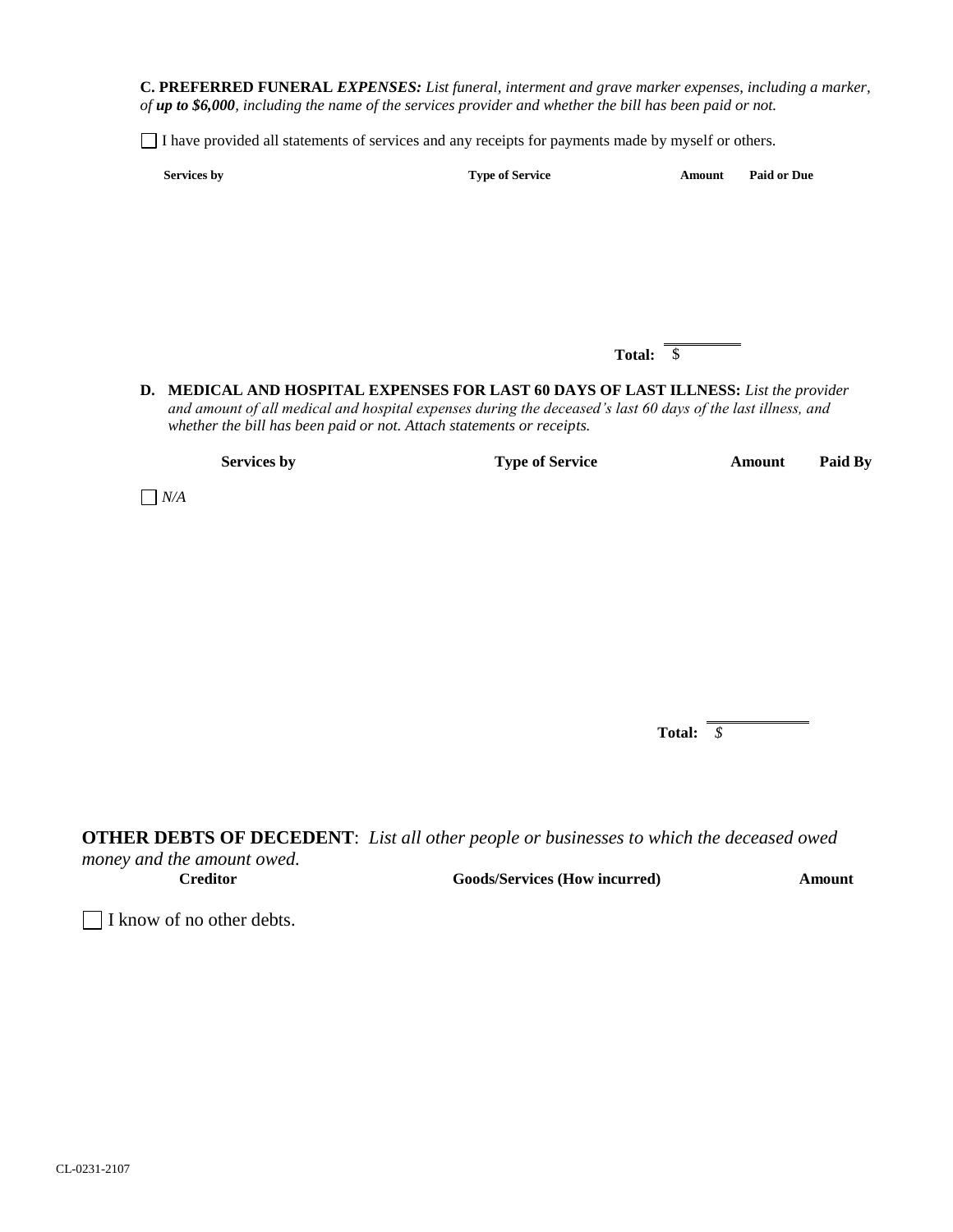## **REQUESTED PAYMENT OR DISTRIBUTION TO:** *(Please include all items you have listed under EXEMPT or NON-EXEMPT.*

| <b>Name</b> | <b>Property</b> | <b>Value</b> |
|-------------|-----------------|--------------|
|             |                 |              |

I know of no other assets or debts of the decedent except

I have attached consent from the spouse (if any) or children of the decedent to the requested distribution plan.  $\Box$  N/A

 $\Box$  I did not personally pay the final funeral and medical expenses. I have attached the consent of \_\_\_\_\_\_\_\_\_\_\_\_\_\_\_\_\_\_\_\_\_\_\_\_\_\_\_\_\_\_\_\_\_\_\_\_\_\_to the distribution being requested.

**I declare that I have read the foregoing, and the facts alleged are true, to the best of my knowledge and belief.**

> \_\_\_\_\_\_\_\_\_\_\_\_\_\_\_\_\_\_\_\_\_\_\_\_\_\_\_\_\_\_\_\_\_\_\_\_\_\_\_\_\_\_\_\_ Signature of Petitioner

> \_\_\_\_\_\_\_\_\_\_\_\_\_\_\_\_\_\_\_\_\_\_\_\_\_\_\_\_\_\_\_\_\_\_\_\_\_\_\_\_\_\_\_\_

\_\_\_\_\_\_\_\_\_\_\_\_\_\_\_\_\_\_\_\_\_\_\_\_\_\_\_\_\_\_\_\_\_\_\_\_\_\_\_\_\_\_\_\_

\_\_\_\_\_\_\_\_\_\_\_\_\_\_\_\_\_\_\_\_\_\_\_\_\_\_\_\_\_\_\_\_\_\_\_\_\_\_\_\_\_\_\_\_

Address

Telephone

| Sworn and subscribed to before me this same day of<br>produced identification. Type of Identification produced | , 20 <sub>nd</sub> , who is personally known or |
|----------------------------------------------------------------------------------------------------------------|-------------------------------------------------|
| <b>Notary information</b><br>My commission expires:                                                            |                                                 |
| Notary signature<br>Print name                                                                                 | Deputy Clerk                                    |